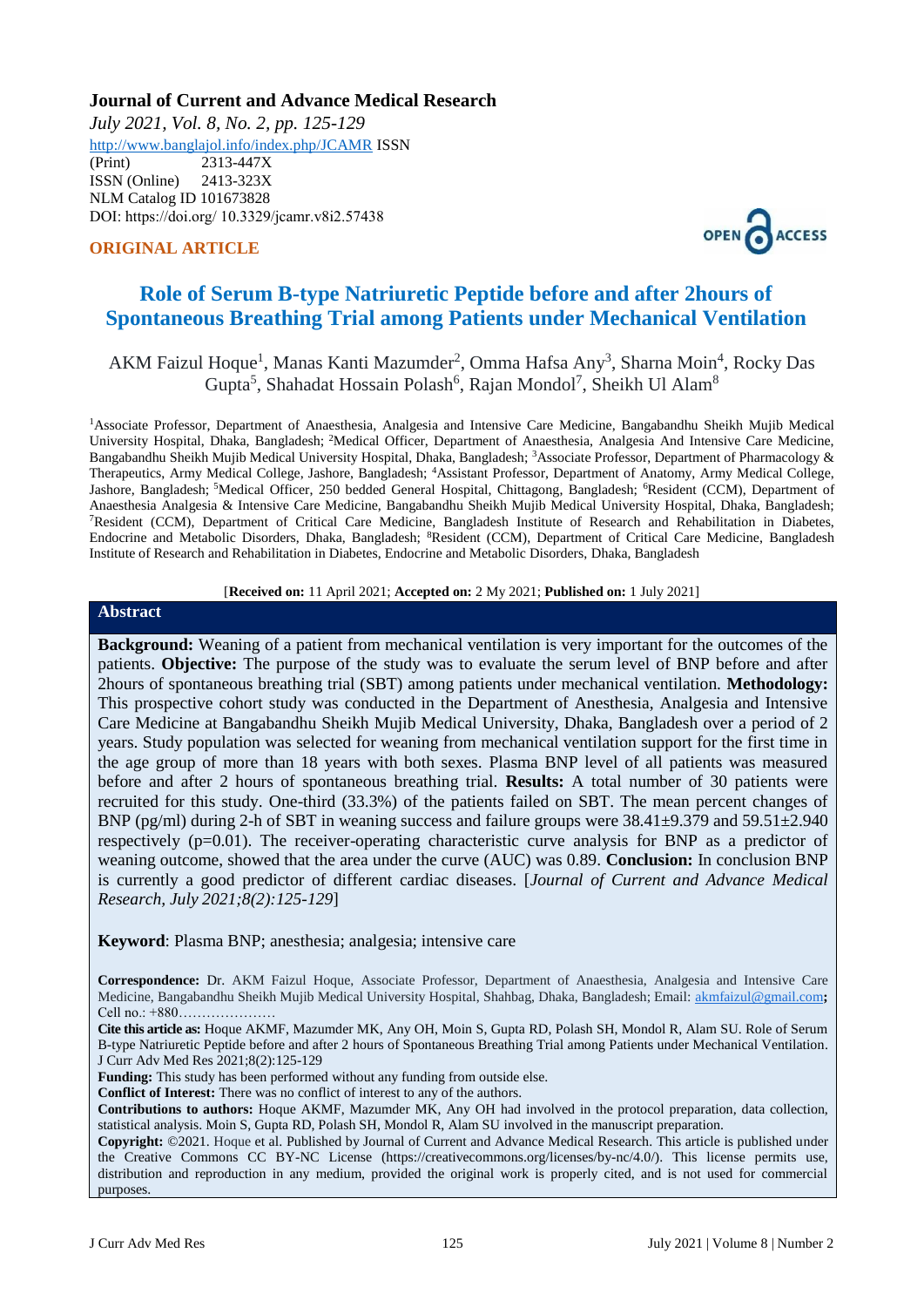# **Introduction**

BNP is secreted by ventricular cardiomyocytes in response to myocardial stretch by volume or pressure overload<sup>1-2</sup>. During two hours of SBT which is currently the most accurate index for predicting the weaning success, there is an increase of in cardiac preload and afterload of the both side of heart caused by intrathoracic pressure shift, increase catecholamine secretion and work of breathing<sup>3</sup>. This increased volume and pressure shifting precipitate weaning induced cardiac dysfunctions like weaning induced pulmonary oedema (WiPO) and weaning induced cardiac ischemia<sup>4</sup>. Though both of them contribute weaning failure, impact of WiPO is more significant. An increase of plasma BNP during SBT, can demonstrate these cardiac dysfunctions<sup>4-5</sup>.

BNP has diuretic, natriuretic and antihypertensive effect. It has also anti-proliferative effect on fibroblast in progressive heart failure. The recommended threshold of less than 100 pg/ml to rule out heart failure, more than 500pg/ml to rule in heart failure and intermediate range of 100 to 500pg/ml cannot be used alone to rule out or rule in heart failure<sup>6</sup>. BNP is a sensitive (>98%) and specific (>95.0%) serum marker for cardiovascular dysfunction<sup>7</sup> . Falsely high level of BNP may be seen in females with advancing age and in the presence of renal failure $8-13$ .

BNP is the most reliable hormonal marker for left ventricular dysfunction and its plasma levels correlate closely with indices of [systolic function](https://www.sciencedirect.com/topics/medicine-and-dentistry/systolic-function) in patients with stable and [decompensated heart](https://www.sciencedirect.com/topics/medicine-and-dentistry/decompensated-heart-failure)  [failure](https://www.sciencedirect.com/topics/medicine-and-dentistry/decompensated-heart-failure)<sup>8</sup>. BNP has been proposed as a novel biomarker to help guide decision making in the readiness for the liberation of mechanical ventilation following a spontaneous breathing trial<sup>14</sup>. Current evidence on the predictive ability of BNP on weaning failure has been uncertain, and has not been integrated into clinical practice guideline. This present study was undertaken to evaluate the plasma level of B-type natriuretic peptide (BNP) as a predictor of weaning outcome among the patients under mechanical ventilation.

# **Methodology**

This study was a prospective cohort study. This study was carried out from July 2018 to June 2020 for a period of two (02) years. This study was conducted in the Department of Anaesthesia, Analgesia and Intensive Care Medicine at Bangabandhu Sheikh Mujib Medical University,

Dhaka, Bangladesh. Data were taken after the approval of Institutional Review Board (IRB). Patients who were considered for liberation from mechanical ventilation support for the first time in the age group of more than 18 years with both sexes were selected as the study population. Patients with pre-existing diseases that elevate the plasma BNP level were excluded from the study. Weaning criteria was selected by ICU consultant following the standard ICU protocol for every patient enrolled in this study. Patients were subdivided into weaning success and weaning failure groups according to the outcome of weaning process. This study population was selected by purposive sampling technique. All patients who were intubated and had shown improvement or resolution of the underlying cause of respiratory failure or sedation stopped during the previous 48 hours and analgesia might continue were included in this study. Patients with heart failure (right or left), pulmonary hypertension, valvular heart diseases and atrial fibrillation or patients having Acute (creatinine>350mmol/l) or Chronic renal diseases under Renal Replacement Therapy (RRT), cirrhosis of liver, patients with tracheostomy, patients with hyperthyroidism as this condition may be associated with increased BNP level or patients with prolonged cardiac arrest with poor neurological prognosis were excluded from this study. During follow-Up the variables like date of start of invasive Mechanical Ventilation in ICU, invasive mechanical ventilation outside before admission to the ICU, date and time of stopping sedation, date and time of stopping inotropes, date of Weaning were recorded. Patient details like age, sex, address was documented in the case record form (CRF) supplied. The informed written consent was taken from patient's relatives. Detailed history and clinical examination findings were documented in case record form (CRF). Initial mortality prediction was done by APACHE-2 (Acute physiology and Chronic Health Evaluation) and qSOFA (quick Sequential Organ Failure Assessment). All previous investigations done for these patients were recorded in the investigation record form in ICU. Relevant investigations for this study like BNP and ABG were recorded in the case record form (CFR). Statistical analysis was performed by Windows based software named as Statistical Package for Social Science (SPSS), versions 22.0 (IBM SPSS Statistics for Windows, Version 22.0. Armonk, NY: IBM Corp). Continuous data that were normally distributed were summarized in terms of the mean, standard deviation, median, minimum, maximum and number of observations. Categorical data were summarized in terms of frequency counts and percentages. For end points analysis, Chi-square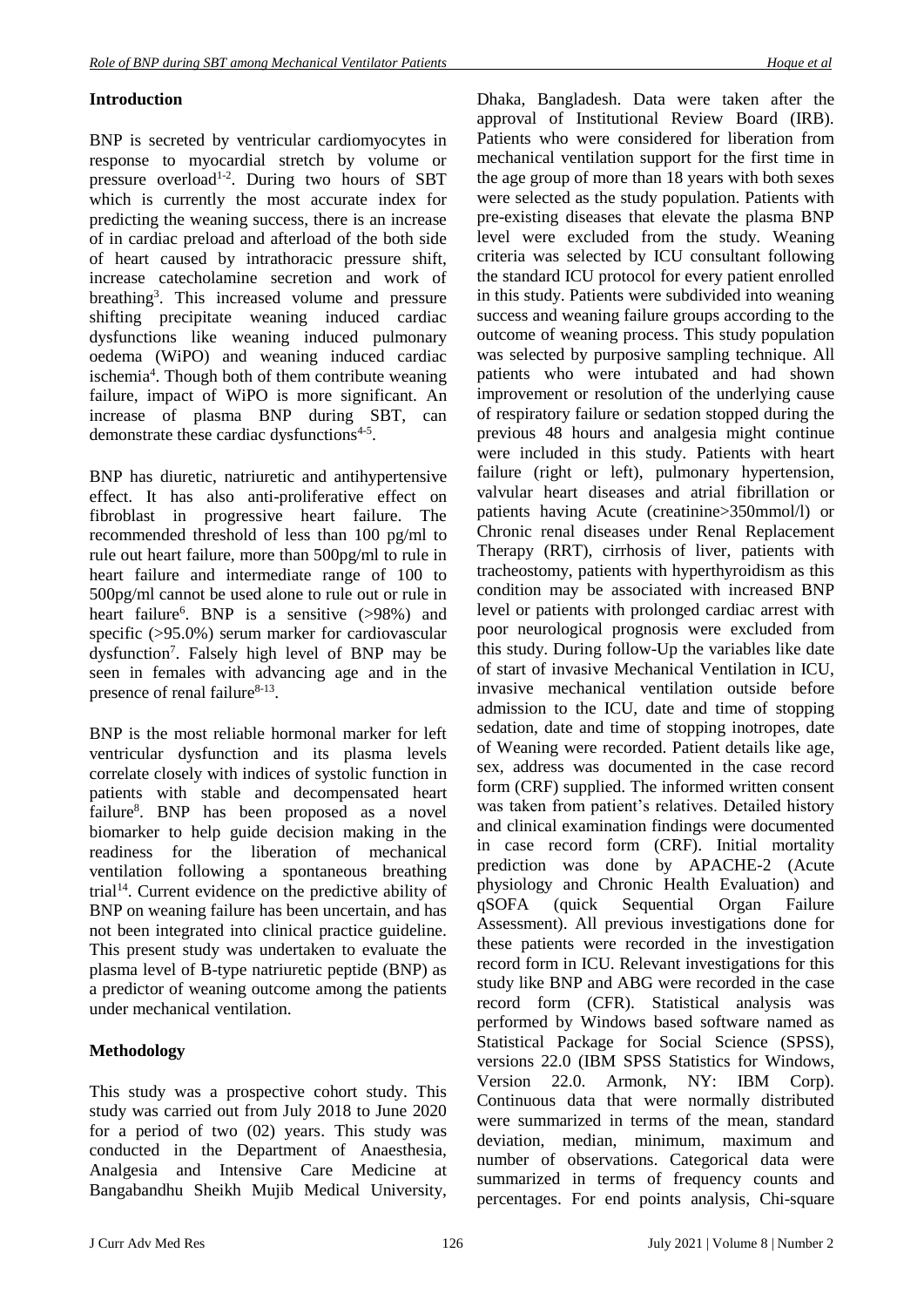test was used for categorical data and Student t Test for continuous data.

### **Results**

A total number of 30 patients were recruited for this study. Of the 30 patients included in the study 20(67.7%) patients were in the weaning success group designated as Group A and the rest 10(33.3%) patients were in the weaning failure group designated as Group B. The plasma BNP level was measured in all patients before and after 2-h of SBT, which was significantly higher in weaning failure group than weaning success group (p=0.01), the mean percentage change of BNP in during 2-h of SBT was evaluated by ROC curve. In weaning success group, the most common age group was 40 to 60 years which was 14(70.0%) cases followed by 60 to 72 years and 32 to 40 years age group which was  $4(20.0\%)$  cases and  $2(10.0\%)$ cases respectively. In weaning failure group, the most common age group was 40 to 60 years which was 5(50.0%) cases followed by 60 to 72 years and 32 to 40 years age group which was 4(40.0%) cases and 1(10.0%) case respectively. The mean age with SD of weaning success and failure group were 54.90±9.78 years and 57.60±10.09 years respectively. The age range of study population was 32 to 72 years. The difference of age group of weaning success and failure groups were not statistically significant (p value=0.48) (Table 1).

**Table 1: Age Distribution of Study Population. Group-A (Weaning success) and Group-B (Weaning failure) (n=30)**

| <b>Age Group</b> | <b>Weaning Group</b> | P value           |          |
|------------------|----------------------|-------------------|----------|
|                  | Group-A              | Group-B           |          |
| 32 to 40 Years   | $2(10.0\%)$          | $1(10.0\%)$       | $0.49*$  |
| 40 to 60 Years   | 14(70.0%)            | $5(50.0\%)$       |          |
| 60 to 72 Years   | $4(20.0\%)$          | $4(40.0\%)$       |          |
| <b>Mean</b> ±SD  | 54.9±9.787           | $57.6 \pm 10.091$ | $0.48**$ |

Range: 32 to 72 years; \*Chi-square test was performed to see the level of significance; \*\* P value was calculated by unpaired t test to see the level of significance.

Before SBT, the mean with standard deviation of BNP in male and female was 44.97±20.402 and 67.70±22.254 respectively. The difference of BNP value of male and female before SBT was statistically significant (p=0.001). After SBT, the mean with standard deviation of BNP in male and female was  $146.51 \pm 130.28$  and  $302.60 \pm 130.679$ respectively. The difference of BNP value of male and female after SBT was statistically significant (p=0.007) (Table 2).

|                                             |  |  | Table 2: BNP level (pg/ml) in Gender among |  |
|---------------------------------------------|--|--|--------------------------------------------|--|
| <b>Study Population <math>(n=30)</math></b> |  |  |                                            |  |

| <b>BNP Value</b>  | Gender | <b>Mean</b> ±SD     | P value |  |
|-------------------|--------|---------------------|---------|--|
| <b>Before SBT</b> | Male   | $44.97 \pm 20.40$   | 0.001   |  |
|                   | Female | $67.70 + 22.25$     |         |  |
| After 2-h of      | Male   | $146.51 \pm 130.28$ | 0.007   |  |
| <b>SBT</b>        | Female | $302.60 \pm 130.67$ |         |  |

 SBT- Spontaneous breathing trail. P value was calculated by unpaired t test to see the level of significance.



### **Figure I: Showing the BNP Level (pg/ml) before and After SBT between Weaning Success and Failure Groups**

The boxplot shows the different values of BNP in weaning success and failure groups before and after SBT. There were no outliers in success group. However, in failure group after SBT there was no outlier. The median value of BNP was not equal in success and failure group which had reflected the disparity of values of BNP before and after SBT. In contrast the median BNP value of failure group before SBT was below the normal value of BNP and there was a very high median value of BNP after SBT.

**Table 3: The Mean Percent Change in plasma BNP level (pg/ml) during 2-hours of SBT (n=30)**

| <b>Weaning Group</b> | <b>Mean</b> ±SD   | P value |  |
|----------------------|-------------------|---------|--|
| Success Group        | $38.41 \pm 9.379$ | 0.01    |  |
| <b>Failure Group</b> | 59.51±2.940       |         |  |
| $\mathbf{r}$ 1       |                   |         |  |

P value was calculated by unpaired t test to see the level of significance.

Table 3 showed the mean percent change in plasma BNP level during 2-hours of SBT. The mean percent changes of BNP with standard deviation of weaning success and failure groups were 38.41±9.379 and 59.51±2.940 respectively. The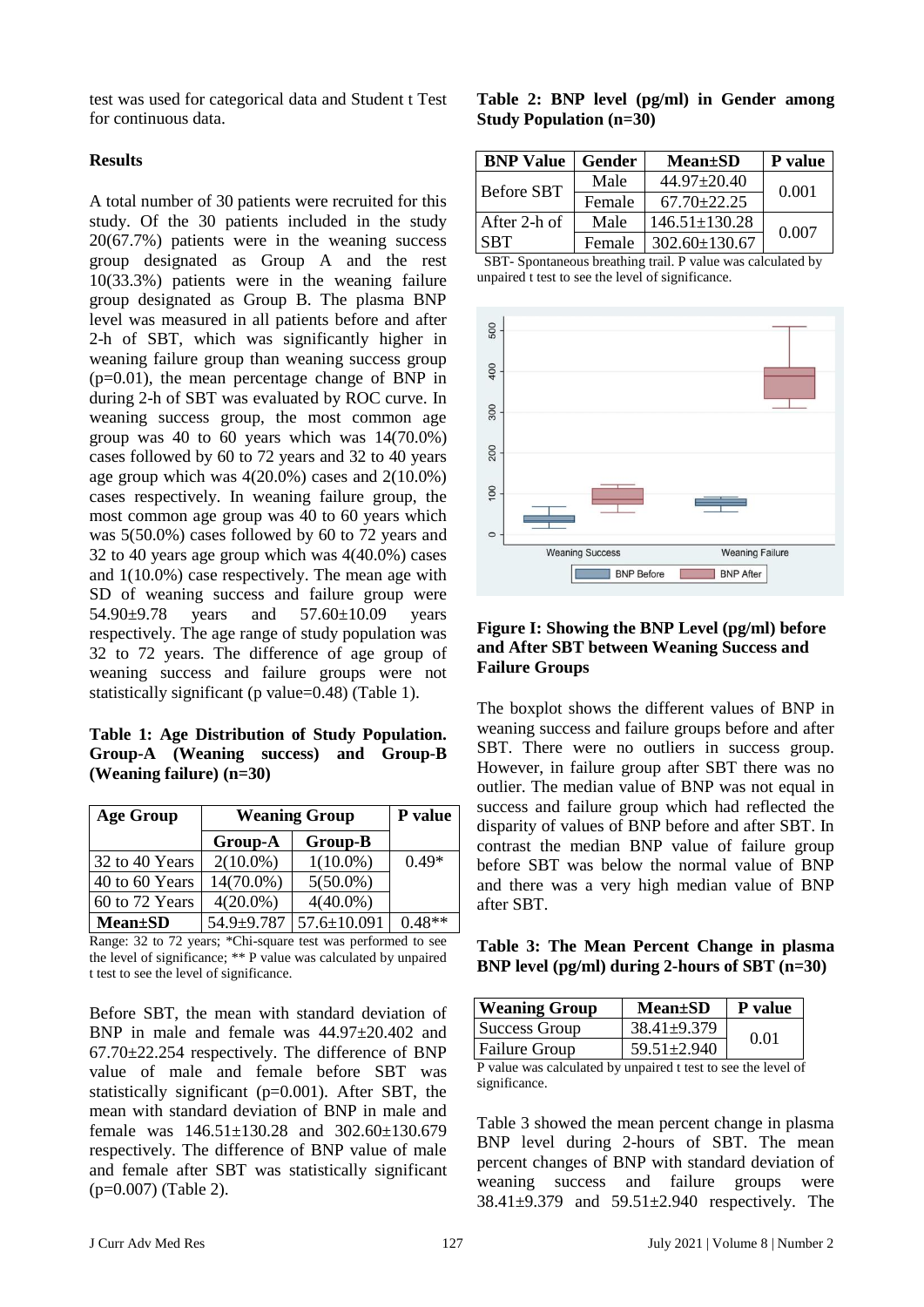difference of changes of BNP between these two groups were statistically significant  $(p=0.01)$  (Table 3).



**Figure II: Predictive value of percent change of BNP in Weaning failure**

The area under the ROC curve for percent change of BNP in SBT failure was 0.89 (95% CI 0.782- 1.00). The best percentage change was 42.5, with a sensitivity of 90%, a specificity of 80% (Figure II).

#### **Discussion**

The successful weaning from mechanical ventilation depends not only on adequate respiratory strength and endurance but also an optimal performance of other organs including heart<sup>15</sup>. Patient's cardiovascular function may be compromised by alteration in lung volumes and intrathoracic pressure during withdrawal of mechanical ventilation and may be an important cause of weaning failure<sup>16</sup>.

Plasma B-type natriuretic peptide (BNP) is secreted by ventricular cardiomyocyte in response to myocardial stretch and it is correlated to left ventricular filling  $presure<sup>17</sup>$ . Since cardiac dysfunction can cause weaning failure in mechanically ventilated patients, the aim of this study is to evaluate the role plasma B-type natriuretic peptide (BNP) as a predictor of weaning outcome.

A total number of 30 patients were recruited for this study after fulfilling the inclusion and exclusion criteria. According to the outcome of SBT they were subdivided into two groups, weaning success

 $(n=20)$  and weaning failure group  $(n=10)$ . Regarding age distribution in weaning success group and weaning failure group the most common age group was 40 to 60 years. The difference of age group of weaning success and failure groups were not statistically significant (p=0.49). From this finding it is very clear that the mean age of the patients in weaning success and failure groups were more or less equivalent (p=0.48). Therefore, the result is not bias based on the age of the patients. The similar age distribution is also reported by Mekontso-Dessap et al<sup>5</sup> and have stated that the age group are 57 years which is consistent with the present study. Chien et  $al^{18}$  have performed a study and have found that most of the patients are in this age group under mechanical ventilation which is similar to this present study.

The mean BNP values among male and female were recorded in this study and found that the mean BNP values were higher in female than male both before and after SBT, which was statistically significant ( $p=0.001$ ). Redfield et al<sup>13</sup> mentioned that BNP level is higher in females compared to males in all age groups. The exact reason for this is still under investigation but may have to do with either the impact of estrogen, with the high estrogen levels causing higher BNP levels or the role of testosterone on lowering the level of  $BNP<sup>21</sup>$ . The study finding is similar to the study finding of Redfield et al<sup>13</sup> in which BNP level is  $32.0\%$  higher in female than male (CI=15% to  $51\%$ ,  $p < 0.001$ ) by Shionogi assay and 80% higher by Bisite assay (CI=50% to 116%,  $p < 0.001$ ).

The boxplot shows the change of BNP level (pg/ml) between weaning success and failure groups. Through this boxplot we can see the disparity of BNP level between the two weaning groups before and after 2-h of SBT. BNP is a known cardiobiomarker which is potentially elevated due to some cardiac diseases (Maise et al. 2002), it can also increase after unsuccessful weaning<sup>5,9</sup>. In this study there was an initial increase of BNP level before SBT which was due to intrathoracic pressure shifting and stress at the onset of SBT<sup>2</sup> . BNP elevation before SBT is an independent factor for weaning failure which is consistent with this study finding<sup>5</sup>.

The percent change in the BNP level has been evaluated by using ROC curve. The area under the curve was 0.89. It was found that an increase of BNP level less than 42.5% from base line had the best combination of sensitivity (90%) and specificity (80.0%) in predicting extubation failure. Chien et al $^{18}$  found an increase of BNP less than